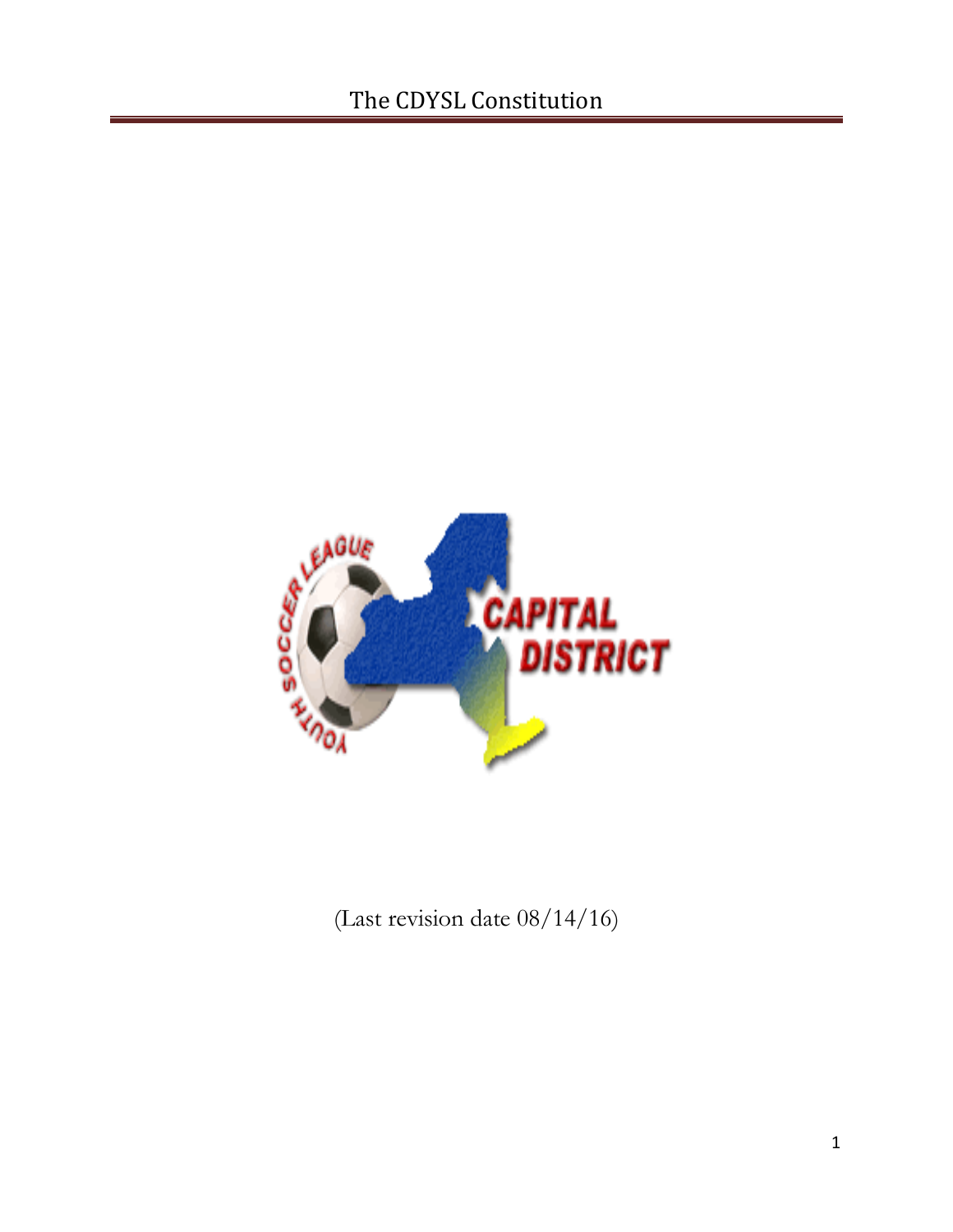# **TABLE OF CONTENTS**

| <b>ARTICLE I</b>           | The Name of the League                        |
|----------------------------|-----------------------------------------------|
| <b>ARTICLE II</b>          | <b>CDYSL Purpose</b>                          |
| <b>ARTICLE III</b>         | <i><b>Affiliations and Colors</b></i>         |
| <b>ARTICLE IV</b>          | The Officers of the Board of Directors        |
| <b>ARTICLE V</b>           | The Annual General Meeting                    |
| <b>ARTICLE VI</b>          | Voting Strength at the Annual General Meeting |
| <i><b>ARTICLE VII</b></i>  | <b>CDYSL Territory</b>                        |
| <i><b>ARTICLE VIII</b></i> | No Direct or Indirect Benefit from CDYSL      |
| <b>ARTICLE IX</b>          | <b>No Political Activities</b>                |
| <i><b>ARTICLE X</b></i>    | The Dissolution of CDYSL                      |
| <i><b>ARTICLE XI</b></i>   | The Fiscal Year                               |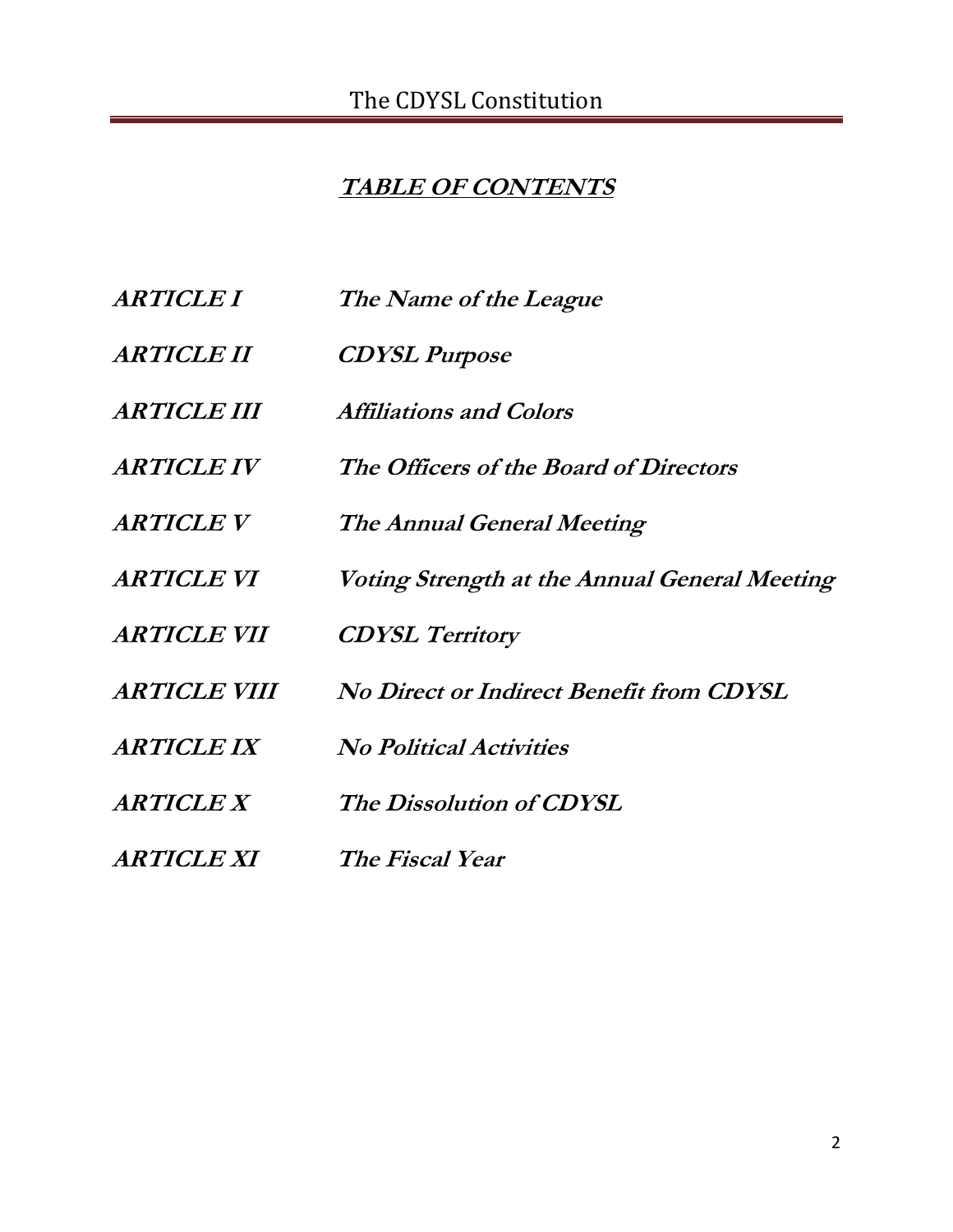## **ARTICLE I The Name of the League [revised 10/11/12]**

The name of this League shall be the Capital District Youth Soccer League, hereinafter referred to as the CDYSL – or the League. Formed under the corporate name as the Capital District Youth Soccer League.

## **ARTICLE II CDYSL Purpose [revised 08/14/16]**

- a. To teach the game of soccer to the youth of our community.
- b. To operate a youth soccer league to help in developing the character of the youth of our community.
- c. To foster and engage in competition for the furtherance of the above purposes.
- d. To encourage and engage in other activities which will enhance and improve these stated purposes.
- e. To support the players to their highest level of competition possible.

## **ARTICLE III Affiliations and Colors [revised 08/14/16]**

This League is affiliated with the Eastern New York Youth Soccer Association (ENYYSA) and the United States Soccer Federation (USSF) and its duration shall be perpetual. This league shall be an integral unit of ENYYSA and the Federation and shall at all times abide by the Federation's Articles of Incorporation, Bylaws, policies and its requirements shall take precedence over and supersede the governing documents and decisions by the ENYYSA and its members to the extent allowable under New York State Law. ENYYSA and its members shall abide by those Articles of Incorporation, Bylaws, policies and requirements that conflict with the USSF. CDYSL shall not join any organization that has requirements that conflict with the United States Soccer Federation's Articles of Incorporation, Bylaws, policies and requirements. Every club in good standing with the ENYYSA and with the headquarters within the CDYSL territory defined below may apply for membership in the CDYSL. The representative Colors of the League shall be Red and White.

## **ARTICLE IV The Officers of the Board of Directors [revised 08/14/16]**

a. The business of the League shall be conducted and managed by the Board of Directors, which shall consist of one representative from each club in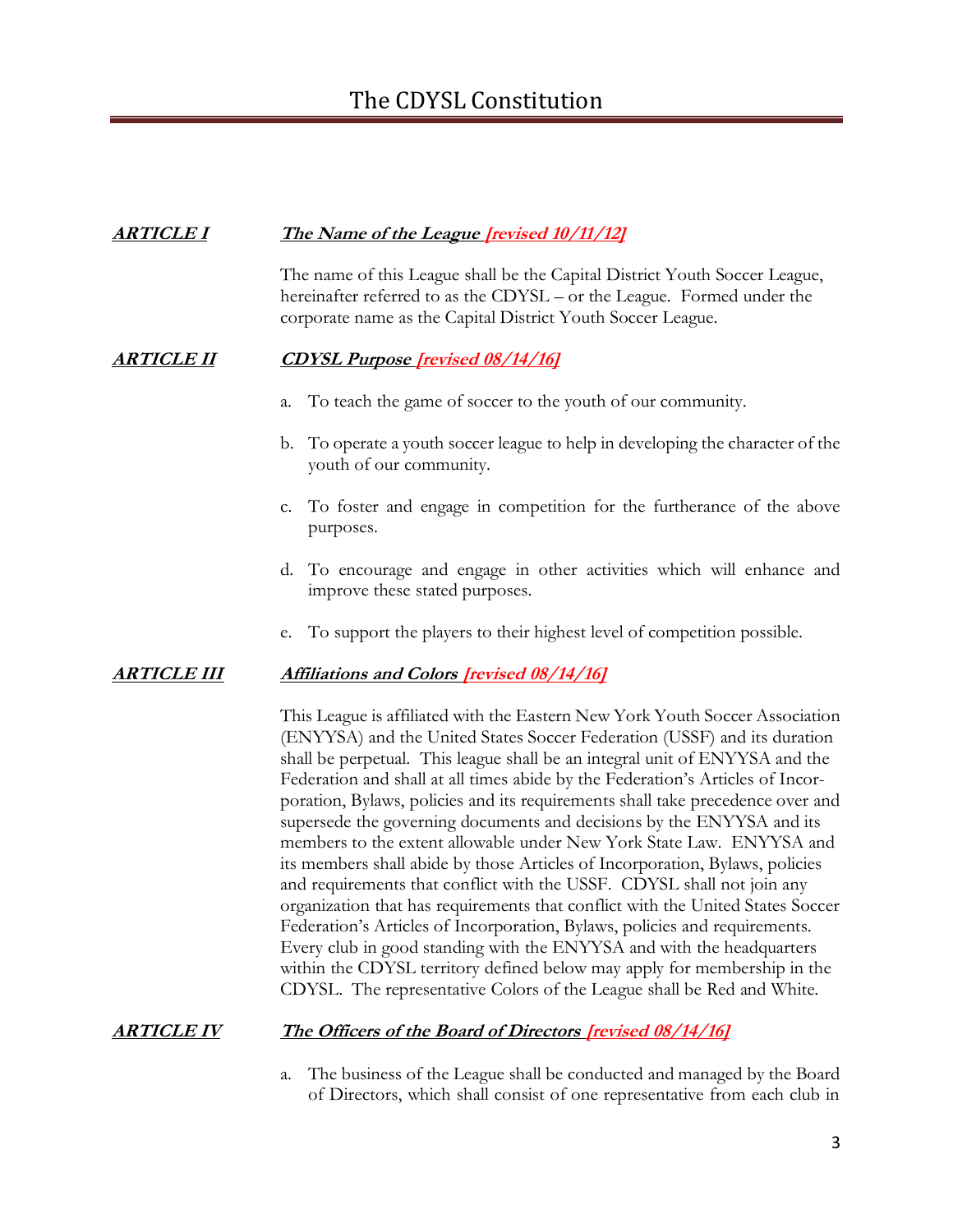good standing. Each director shall be at least nineteen (19) years of age. The directors shall be elected by their respective club and only clubs in good standings can elect a director. Each club shall also elect an alternate representative who shall attend CDYSL meetings in the absence of the club representative.

- b. The Board of Directors is authorized and mandated to create an Executive Committee.
- c. The composition of the Executive Committee shall be defined as the Officers of the Board of Directors, as well as four At Large Members. The Officers of the Board of Directors include the following positions:

President First Vice President Second Vice President Secretary Treasurer

- d. The Board of Directors shall elect the Officers, as well as four At Large members, to the Executive Committee at the Annual General Meeting.
- e. The President of CDYSL shall not serve as a club representative during his or her term as President.
- f. The officers of CDYSL shall not serve as an ex officio member of the CDYSL Board of Directors.

## **ARTICLE V The Annual General Meeting**

The business of the League shall be transacted at the Board of Directors meeting of the League which shall be held at least six (6) times a year on a date and time selected by said Board of Directors. There shall be an Annual General Meeting each year during the month of August, the date of which shall be established by vote at a Board of Directors meeting and notice of which shall be sent to member clubs at least fourteen (14) days before said date.

### **ARTICLE VI Voting Strength at the Annual General Meeting [revised 10/11/12]**

This Constitution may be amended only at the Annual General Meeting or at a special meeting held for that specific purpose by a two-thirds majority vote of the votes cast, a quorum being present, provided notice was given to each affiliated club at least fourteen (14) days prior to the Annual General Meeting.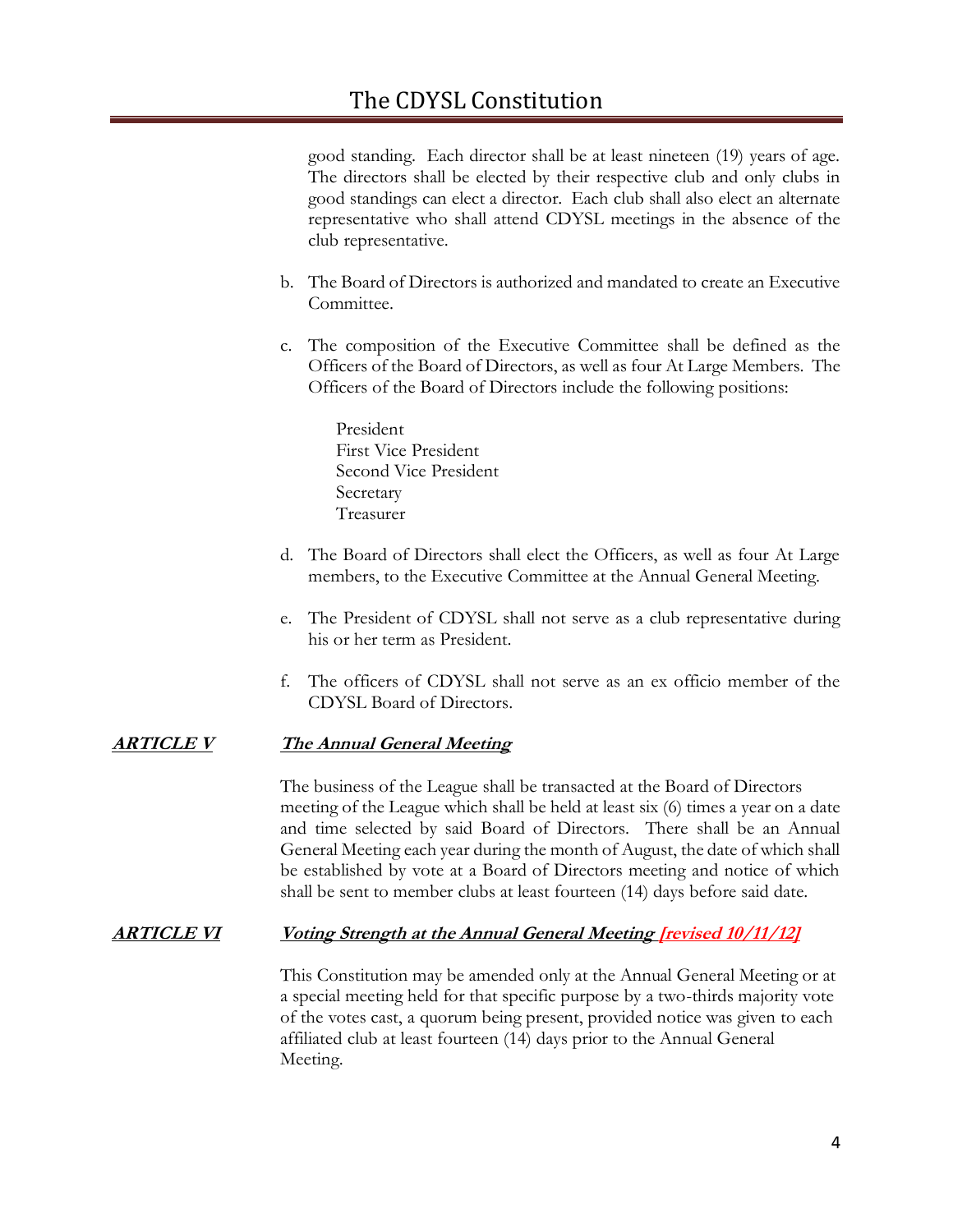- a. All member level clubs of CDYSL shall have a voting power of one (1) at the general board meetings and shall authorize a member of that club to represent it. The quorum for the General Board Meeting shall exist when fifty-one (51) percent of the Member Clubs in attendance; that are in an Active Status and good standing.
- b. The voting strength at the Annual General Meeting shall be as follows:
	- 1. President, 1<sup>st</sup> Vice President, 2<sup>nd</sup> Vice President, Treasurer, Secretary, and Immediate Past President shall have one (1) vote each.
	- 2. Full Member Level Clubs, that are in an Active Status and are in good standing, will have 1,2,3,4 or 5 votes depending on the number of travel teams registered with CDYSL for the current registration year (i.e.: AGM 08/14/05 teams registered effective 09/01/04- 08/31/05): 1 – vote for 1 to 7 teams; 2 – vote for 8 to 14 teams; 3 – vote for 15 to 21 teams; 4 – vote for 22 to 28 teams; 5 – votes for 29 or more teams.
	- 3. Any person, who has more than one vote by virtue of holding more than one position to which voting rights are assigned, shall only be permitted to vote from one of the positions held. Such a person shall choose which voting rights to exercise and inform the Board of his or her decision at the Annual General Meeting prior to any votes being cast.
	- 4. A quorum shall exist when fifty-one (51) percent of the active membership that is in good standing and in attendance at the AGM.
	- 5. Proxy votes will not be allowed.

#### **ARTICLE VII CDYSL Territory**

The CDYSL shall govern the game of soccer in the Capital District Area. Hereinafter, the Capital District Area includes the following counties:

Albany Columbia Delaware Essex Fulton Greene Hamilton Montgomery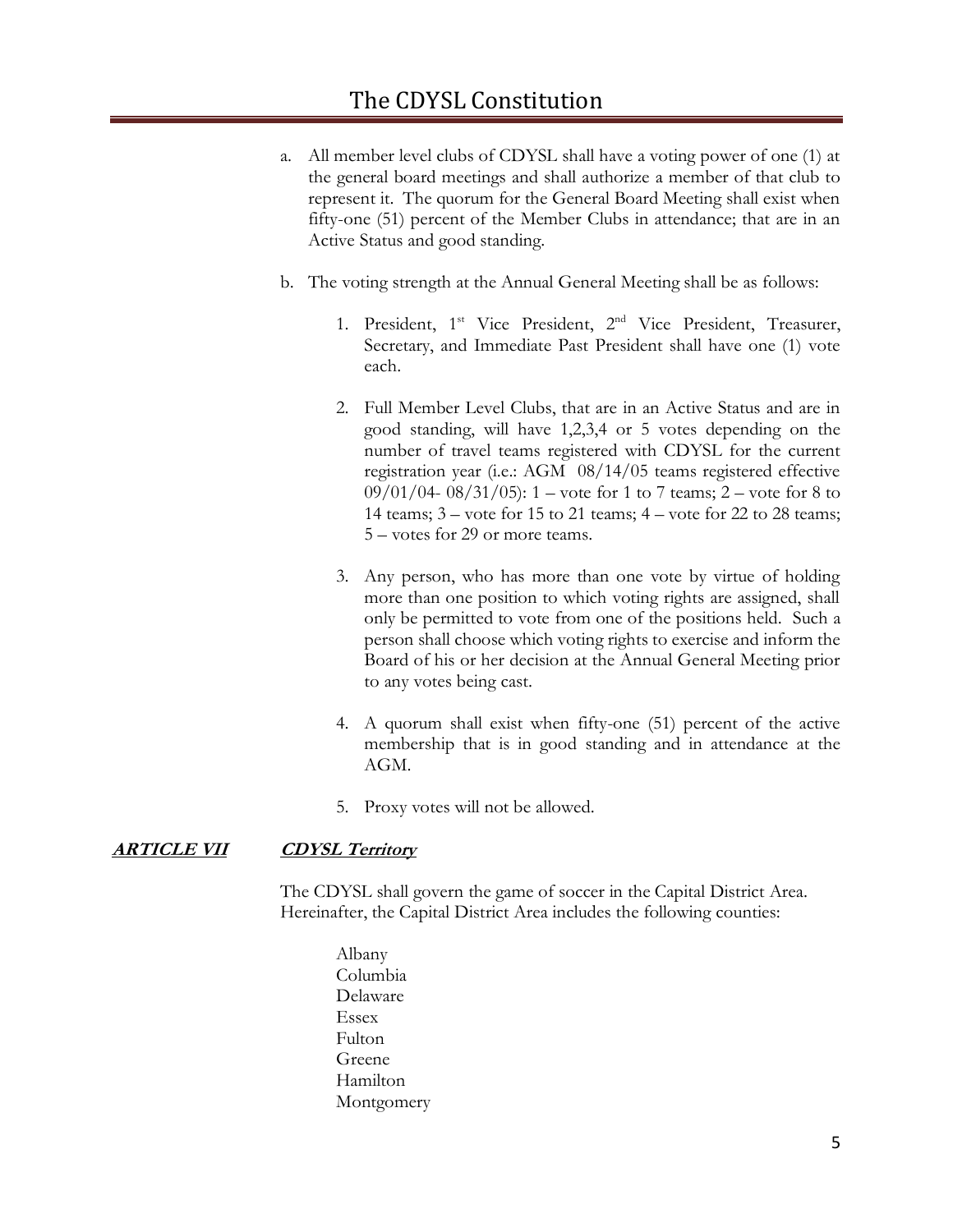Rensselaer Saratoga Schenectady Schoharie Warren Washington

## **ARTICLE VIII No Direct or Indirect Benefit from CDYSL [revised 10/11/12]**

No part of the net earnings of the organization shall inure to the benefit of, or be distributed to, its members, at large members, officers, or other private persons, except that the organization shall be authorized and empowered to pay reasonable compensation for services rendered and to make payments and distributions in furtherance of its purposes.

## **ARTICLE IX NO POLITICAL ACTIVITIES**

No substantial part of the activities of the organization shall be carrying on of propaganda, or otherwise attempting to influence legislation, and the organization shall not participate in, or intervene in (including the publishing or distribution of statements) any political campaign on behalf of any candidate for public office.

### **ARTICLE X The Dissolution of CDYSL [revised 8/14/16]**

Upon dissolution of the organization, the governing body of the organization shall, after paying or making provision for the payment of all liabilities of the organization, dispose of all of the assets of the organization exclusively for religious, charitable, scientific, testing for public safety, literary or educational purposes, or for the prevention of cruelty to children or animals, or to such organizations organized and operated exclusively for one or more such purposes as shall at the time qualify as exempt organizations under section 501 (c) (3) of the Internal Revenue Code of 1954; or to the Federal government, a state or a local government for a public purpose.

In the case of a dissolution of the League, all remaining assets shall revert to the Eastern New York State Soccer Association in trust for the succeeding youth soccer district or league, properly constituted, organized, and affiliated with ENYYSA and the United States Soccer Federation. In the case of a proposed dissolution of any affiliate, for any reason whatsoever, the following rules shall govern:

A. This League must be notified of such proposed dissolution and be represented at the meeting of the respective organization at which the dissolution is voted upon.